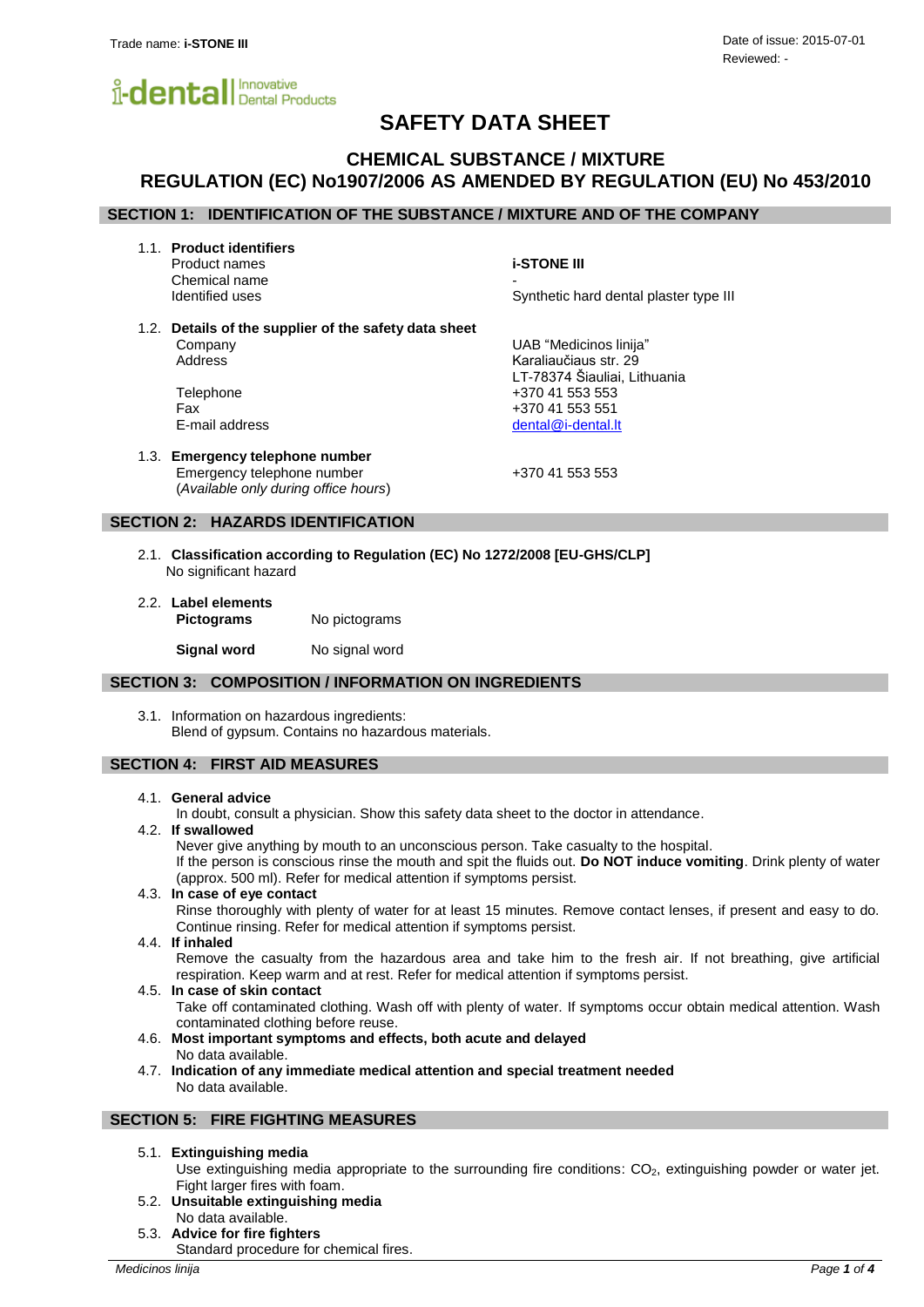5.4. **Special hazards arising from the substance or mixture** Fire can cause release of Sulfur trioxide  $(SO<sub>3</sub>)$ .

# **SECTION 6: ACCIDENTAL RELEASE MEASURES**

- 6.1. **Personal precautions, protective equipment and emergency procedures** Use personal protective equipment. Avoid causing dust. Ensure adequate ventilation.
- 6.2. **Environmental precautions** Do not let product enter drains.
- 6.3. **Methods and materials for containment and cleaning up** Use personal protective equipment when cleaning. Sweep up, transfer to suitable, labelled container for disposal and dispose. Clean spillage area thoroughly with plenty of water.
	- 6.4. **Reference to other sections** For disposal see section 13.

# **SECTION 7: HANDLING AND STORAGE**

# 7.1. **Precautions for safe handling**

No special precautions necessary if used properly. Use personal protective equipment. Keep tightly closed. Keep away from food, drinks and animal feed. Do not eat, drink or smoke when using this product.

- 7.2. **Conditions for safe storage, including any incompatibilities** Keep in dry, cool, well ventilated place. Keep away from humidity, heat and direct sunlight. Storage temperature: Preferably not exceeding 28°C.
- 7.3. **Specific end uses**

Synthetic hard dental plaster type III.

# **SECTION 8: EXPOSURE CONTROLS / PERSONAL PROTECTION**

# 8.1. **Exposure limit values**

| <b>Substance</b>                         | CAS No. | <b>TGRS 900</b>    |
|------------------------------------------|---------|--------------------|
| General dust exposure limit,<br>measured | -       | $3 \text{ ma/m}^3$ |
| as alveolic part                         |         |                    |

# 8.2. **Exposure controls**

Provide adequate ventilation. Storage properly (p.7).

Preventive medical check-ups should be arranged.

# 8.3. **Appropriate engineering controls**

Handle in accordance with good industrial hygiene and safety practice. Wash hands before breaks and at the end of workday. Avoid contact with eyes.

# 8.4. **Personal protective equipment**

8.4.1. **Eye/face protection**

Wear eye / face protection equipment. Safety glasses with side-shields, conforming to EN 166.

### 8.4.2. **Hand protection**

Not required handle with gloves. If gloves are used the selected protective gloves have to satisfy the specifications of EU Directive 89/686/EEC and the standard EN 374 derived from it.

# 8.4.3. **Skin protection**

Keep working clothes separately. Take off contaminated clothing immediately. The type of protective equipment must be selected according to the concentration and amount of the dangerous substance at the specific workplace.

# 8.4.4. **Respiratory protection**

Not necessary with efficient local exhaust. If exposition to dust is possible, use breathing protective mask (short term filter ABEK; long time exposure filter P1 (for solid particles).

# **SECTION 9: PHYSICAL AND CHEMICAL PROPERTIES**

- 9.1. **General information**
	- Appearance solid

Odour odourless odourless Colour colour colour wellow, green, blue

9.2. **Important health, safety and environment information**  Melting point no data available

- 10.1.**Stability**
- Stable under normal conditions. 10.2. **Conditions to avoid**

**SECTION 10: STABILITY AND REACTIVITY**

- Protect from humidity, heat and direct sunlight.
- 10.3. **Materials to avoid**
- No data available. 10.4. **Hazard decomposition products** Sulphur trioxide  $(SO_3)$ .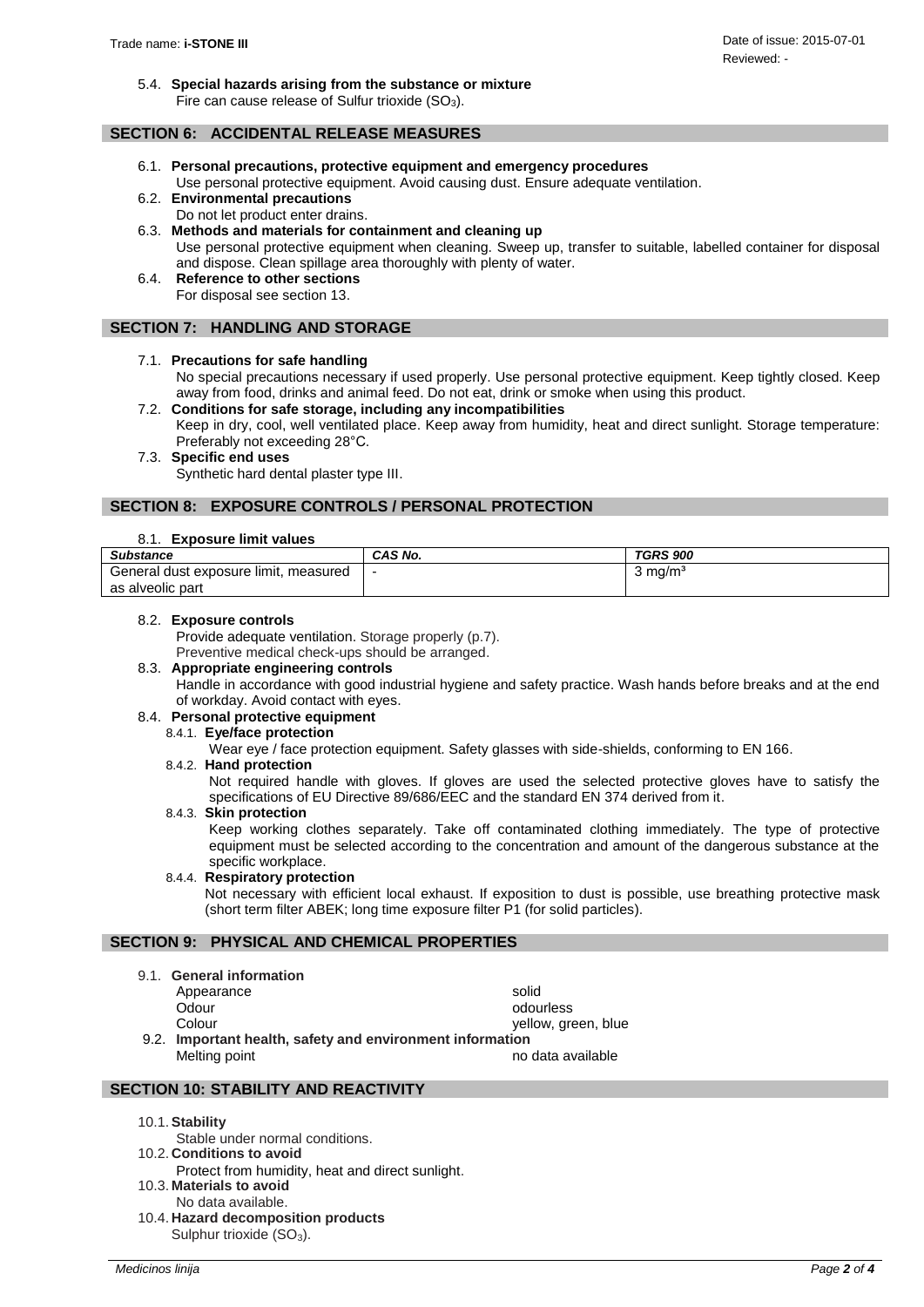# **SECTION 11: TOXICOLOGICAL INFORMATION**

- 11.1.**Possible dangerous to health effects**
	- No data available regarding specific product.
- 11.2. **Germ cell mutagenicity**
- No data available.
- 11.3. **Carcinogenicity**

IARC: No components of this product present at levels greater than or equal to 0.1% is identified as probable, possible or confirmed human carcinogen by IARC.

- 11.4. **Reproductive toxicity**
	- No data available.

11.5. **Specific target organ toxicity - single exposure Inhalation**: Unlikely to be hazardous by inhalation. **Skin contact:** No irritant effect. **Eye contact**: May cause moderate irritation **Ingestion**: Unlikely to be hazardous by ingestion.

- 11.6. **Specific target organ toxicity - repeated exposure**
	- No data available.
- 11.7. **Aspiration hazard**
	- No data available.
- 11.8. **Additional Information**

None of effects are likely to occur in humans, provided exposure is maintained at or below occupational exposure limit.

11.9. **Toxicity data**

No data available.

## **SECTION 12: ECOLOGICAL INFORMATION**

- 12.1.**Ecotoxicity** No data available regarding specific product
- 12.2. Mobility **No. 2.2.** Mobility **No. 2.2.** Mobility
- 12.3.**Persistence and degradability**
- Inorganic salts are basically not biodegradable. Easy elimination possible by flocculation or adsorption by sludge. 12.4.**Bio accumulative potential**
- Due to the distribution coefficient n-octanol/water an accumulation in organisms is not expected.
- 12.5. **Results of PBT and vPvB assessment** No data available
- 12.6. Other adverse effects **No. 2.5. Except** 12.6. Other adverse effects

# **SECTION 13: DISPOSAL CONSIDERATIONS**

#### 13.1. **Waste treatment methods**

Disposal should be in accordance with local, state or national legislation. Offer surplus and non-recyclable solutions to a licensed disposal company. Contaminated packagings dispose of as unused product. Do not remove the information from package.

## **SECTION 14: TRANSPORT INFORMATION**

14.1. The product is not classified as dangerous for carriage

# **SECTION 15: REGULATORY INFORMATION**

- 15.1. This safety datasheet complies with the requirements of Regulation (EC) No 1907/2006 as amended by Regulation (EU) No 453/2010.
- 15.2. Other Regulations: EINECS: Components of mixture are on the European Inventory of Existing Commercial Chemical Substances.
- 15.3. This safety data sheet information is not a professional risk assessment.
- 15.4.**Safety, health and environmental regulations/legislation specific for the substance or mixture**
- No data available. 15.5. **Chemical Safety Assessment**
- No data available.
- 15.6. **Health, safety and environmental information** No data available.

### **SECTION 16: OTHER INFORMATION**

- 16.1. The above information is believed to be correct but does not purport to be all inclusive and shall be used only as a guide. The information in this document is based on the present state of our knowledge and is applicable to the product with regard to appropriate safety precautions. It does not represent any guarantee of the properties of the product.
- 16.2. UAB "Medicinos linija" shall not be held liable for any damage resulting from handling or from contact with the above product.
- 16.3. The product should not be used for purposes other than specified in p.7.3 purposes.
- 16.4. User is responsible for the legal, regulatory compliance.